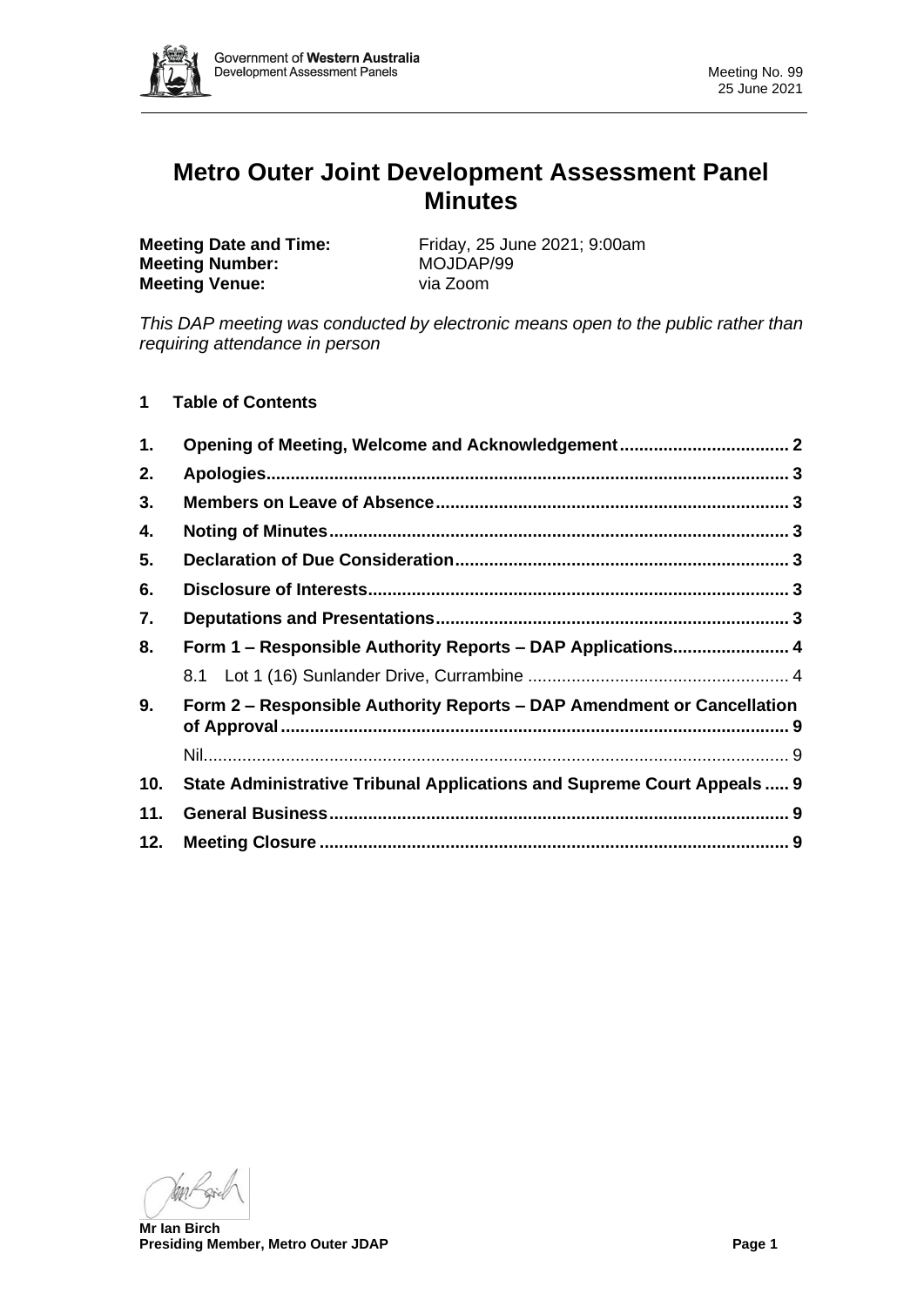

# **Attendance**

## **DAP Members**

Mr Ian Birch (Presiding Member) Ms Sheryl Chaffer (Deputy Presiding Member) Ms Diana Goldswain (A/Third Specialist Member) Cr Suzanne Thompson (Local Government Member, City of Joondalup) Cr Philippa Taylor (Local Government Member, City of Joondalup)

# **Officers in attendance**

Mr Chris Leigh (City of Joondalup) Mr Tim Thornton (City of Joondalup)

## **Minute Secretary**

Ms Megan Ventris (DAP Secretariat) Ms Ashlee Kelly (DAP Secretariat)

## **Applicants and Submitters**

Mr Murray Casselton (element) Ms Kate Bainbridge (element) Mr David O'Brien (Taylor Robinson Chaney Broderick) Mr Darren Levey (Uloth and Associates) Ms Cassie Rodwell (Wallace PM) Mr Rhys Bosman (Wallace PM) Mr Matt Bruce (Wallace PM) Mr Alex McGlue (Lavan) Mr Andrew Zeller (Coles) Ms Kelsie Davies (Kelsie Davies Landscape Architecture) Mr Julius Skinner (Thomson Geer Law)

## **Members of the Public / Media**

There were 3 members of the public in attendance.

<span id="page-1-0"></span>Ms Tyler Brown from Community News was in attendance.

## **1. Opening of Meeting, Welcome and Acknowledgement**

The Presiding Member declared the meeting open at 9:11am on 25 June 2021 and acknowledged the traditional owners and paid respect to Elders past and present of the land on which the meeting was being held.

The Presiding Member announced the meeting would be run in accordance with the DAP Standing Orders 2020 under the *Planning and Development (Development Assessment Panels) Regulations 2011.*

**Mr Ian Birch Presiding Member, Metro Outer JDAP Page 2 Page 2**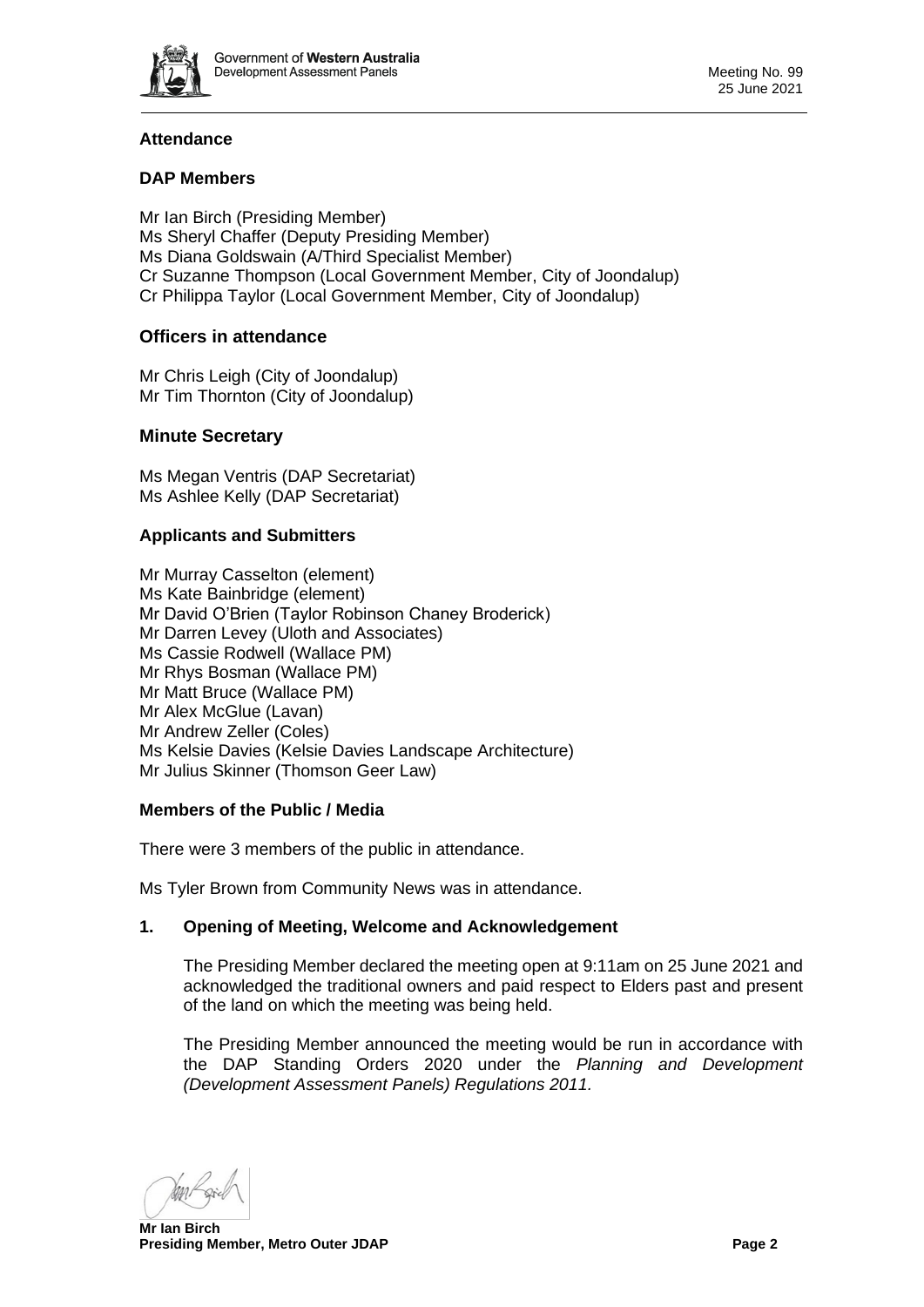

# **1.1 Announcements by Presiding Member**

The Presiding Member advised that in accordance with Section 5.16 of the DAP Standing Orders 2020 which states *'A person must not use any electronic, visual or audio recording device or instrument to record the proceedings of the DAP meeting unless the Presiding Member has given permission to do so.',* the meeting would not be recorded.

This meeting was convened via electronic means. Members were reminded to announce their name and title prior to speaking.

#### <span id="page-2-0"></span>**2. Apologises**

Mr Jason Hick (Third Specialist Member)

#### <span id="page-2-1"></span>**3. Members on Leave of Absence**

Nil.

#### <span id="page-2-2"></span>**4. Noting of Minutes**

DAP members noted that signed minutes of previous meetings are available on the [DAP website.](https://www.dplh.wa.gov.au/about/development-assessment-panels/daps-agendas-and-minutes)

#### <span id="page-2-3"></span>**5. Declaration of Due Consideration**

The Presiding Member noted that an addendum to the agenda was published to include details of a DAP direction for further information and responsible authority response in relation to Item 8.1, received on 24 June 2021.

All members declared that they had duly considered the documents.

#### <span id="page-2-4"></span>**6. Disclosure of Interests**

Nil.

#### <span id="page-2-5"></span>**7. Deputations and Presentations**

- **7.1** Mr Alex McGlue (Lavan) addressed the DAP against the recommendation for the application at Item 8.1 and responded to questions from the panel.
- **7.2** Mr Murray Casselton (element) addressed the DAP in support of the recommendation for the application at Item 8.1 and responded to questions from the panel.
- **7.3** Mr Darren Levey (Uloth and Associates) addressed the DAP in support of the recommendation for the application at Item 8.1 and responded to questions from the panel.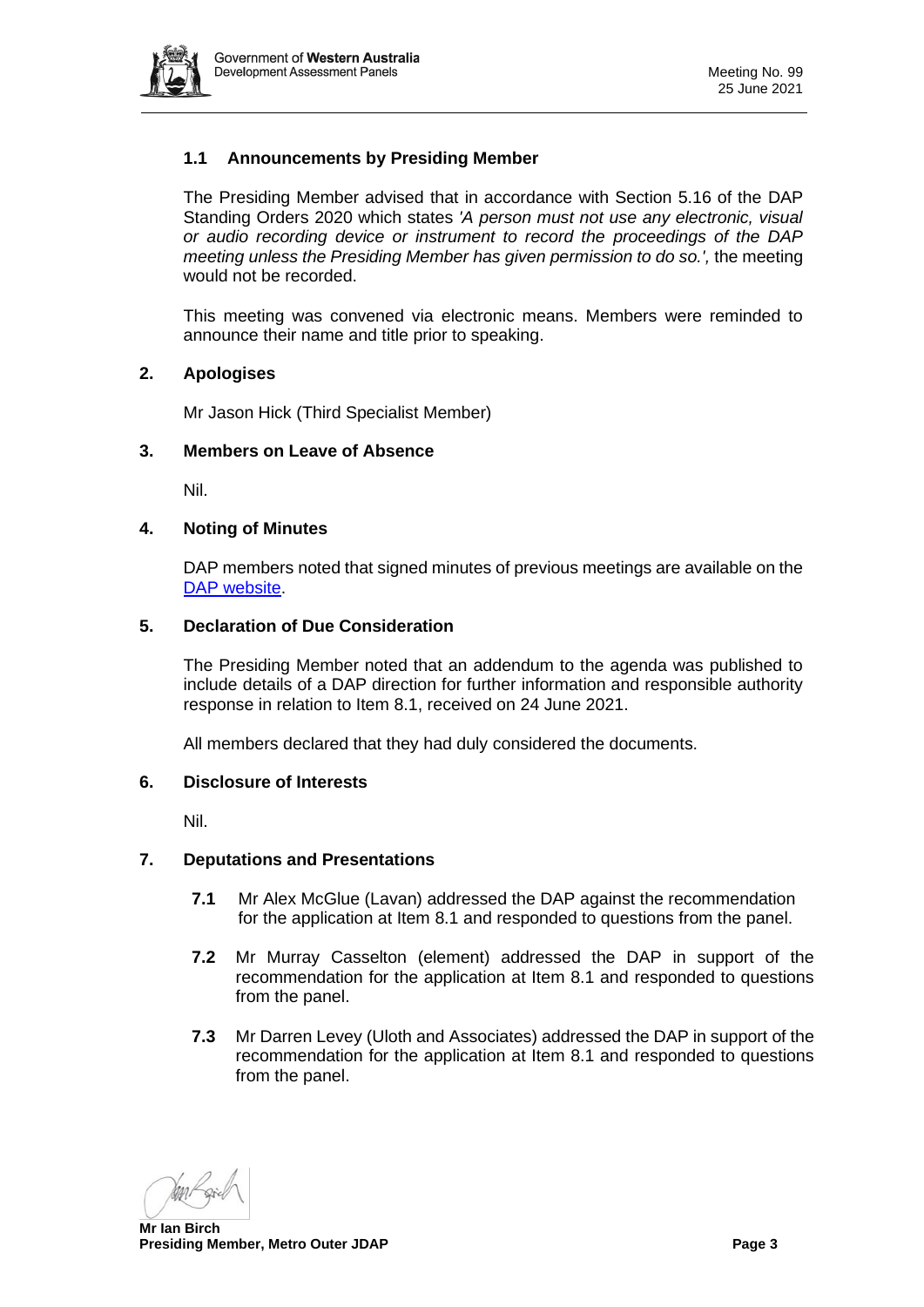

- **7.4** Mr David O'Brien (Taylor Robinson Chaney Broderick) addressed the DAP in support of the recommendation for the application at Item 8.1 and responded to questions from the panel.
- **7.5** Mr Andrew Zeller (Coles Property Group) & Ms Kelsie Davies (Kelsie Davies Landscape Architect) addressed the DAP in support of the recommendation for the application at Item 8.1 and responded to questions from the panel.
- **7.6** The City of Joondalup addressed the DAP in relation to the application at Item 8.1 and responded to questions from the panel.

# <span id="page-3-1"></span><span id="page-3-0"></span>**8. Form 1 – Responsible Authority Reports – DAP Application**s

## **8.1 Lot 1 (16) Sunlander Drive, Currambine**

| <b>Proposed Commercial Development</b> |
|----------------------------------------|
| Element WA                             |
| Southern Cross Care (WA) Inc.          |
| City of Joondalup                      |
| DAP/20/01921                           |
|                                        |

#### **REPORT RECOMMENDATION**

**Moved by:** Cr Philippa Taylor **Seconded by:** Ms Sheryl Chaffer

That the Metro Outer JDAP resolves to:

1. **Approve** DAP Application reference DAP20/01921 and accompanying plans (Attachment 3) in accordance with Clause 68 of Schedule 2 (Deemed Provisions) of the *Planning and Development (Local Planning Schemes) Regulations 2015* and the City of Joondalup *Local Planning Scheme No. 3* and pursuant to clause 24(1) and 26 of the *Metropolitan Region Scheme,* subject to the following conditions:

## **Conditions:**

- 1. This decision constitutes planning approval only and is valid for a period of four years from the date of approval. If the subject development is not substantially commenced within the specified period, the approval shall lapse and be of no further effect.
- 2. This approval only relates to the shopping centre development and associated works as indicated on the approved plans. Development shall be undertaken in accordance with the approved plan(s), any other supporting information and conditions of approval. It does not relate to any other development on the lot.
- 3. A Construction Management Plan shall be submitted to and approved by the City prior to the commencement of development. The management plan shall include details regarding mitigation measures to address impacts associated with construction works and shall be prepared to the specification and satisfaction of the City. The construction works shall be undertaken in accordance with the approved Construction Management Plan.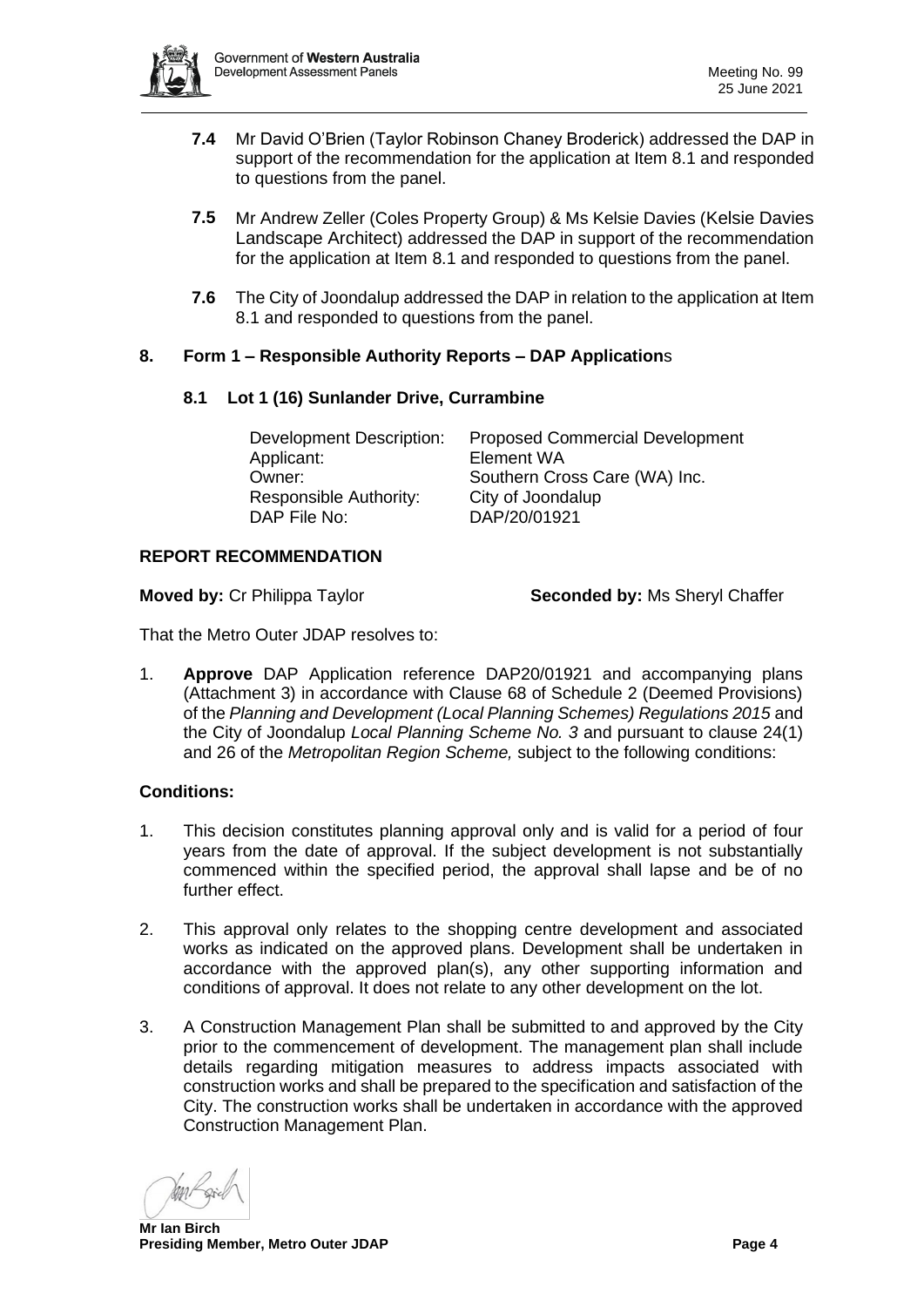

- 4. A gate is to be provided to the Connolly Drive service area to screen view of, and restrict access to the loading dock outside of approved delivery hours.
- 5. A schedule of colours and materials for all exterior parts to the development including a detailed design of the service area screen, service area gate and 'click and collect' screen shall be submitted to and approved by the City prior to the commencement of development. Development shall be in accordance with the approved schedule and all external materials and finishes shall be maintained to a high standard, including being free of vandalism, to the satisfaction of the City.
- 6. Any proposed building plant and equipment, including air conditioning units piping, ducting and water tanks shall be located to minimise any visual and noise impact on surrounding landowners, and screened from view from the street, and where practicable from adjoining buildings, to the satisfaction of the City. Details shall be submitted to and approved by the City prior to the commencement of development. Development shall be in accordance with these approved details.
- 7. The car parking bays, driveways and access points shown on the approved plans are to be designed, constructed, drained and marked in accordance with the Australian Standard for Off-street Car Parking (AS/NZS2890.1 2004), Off-street Parking for People with Disabilities (AS/NZS2890.6 2009) and Off-street Commercial Vehicle Facilities (AS2890.2:2002), prior to the occupation of the development. These bays are to be thereafter maintained to the satisfaction of the City.
- 8. Bicycle parking facilities providing a minimum of four (4) bicycle parking spaces shall be provided in accordance with the Australian Standard for Off-street Carparking – Bicycles (AS2890.3-1993 as amended) prior to the development first being occupied. Details of bicycle parking area(s) shall be provided to the City for approval prior to the commencement of development.
- 9. Detailed landscaping plans shall be submitted to and approved by the City prior to the commencement of development. These landscaping plans are to indicate the proposed landscaping treatment(s) of both sites and the adjoining road verge(s), and shall:
	- Be drawn at an appropriate scale of either 1:100, 1:200 or 1:500;
	- Provide all details relating to paving, treatment of verges and tree planting in the car park;
	- Include shade trees within the Connolly Drive verge;
	- Show spot levels and/or contours of the site;
	- Be based on water sensitive urban design principles;
	- Outline what works are required within the subject site and adjacent verges to ensure compliance with AS3959;
	- Be based on Designing out Crime principles; and,
	- Show all irrigation design details.

**Mr Ian Birch Presiding Member, Metro Outer JDAP Page 5 Page 5**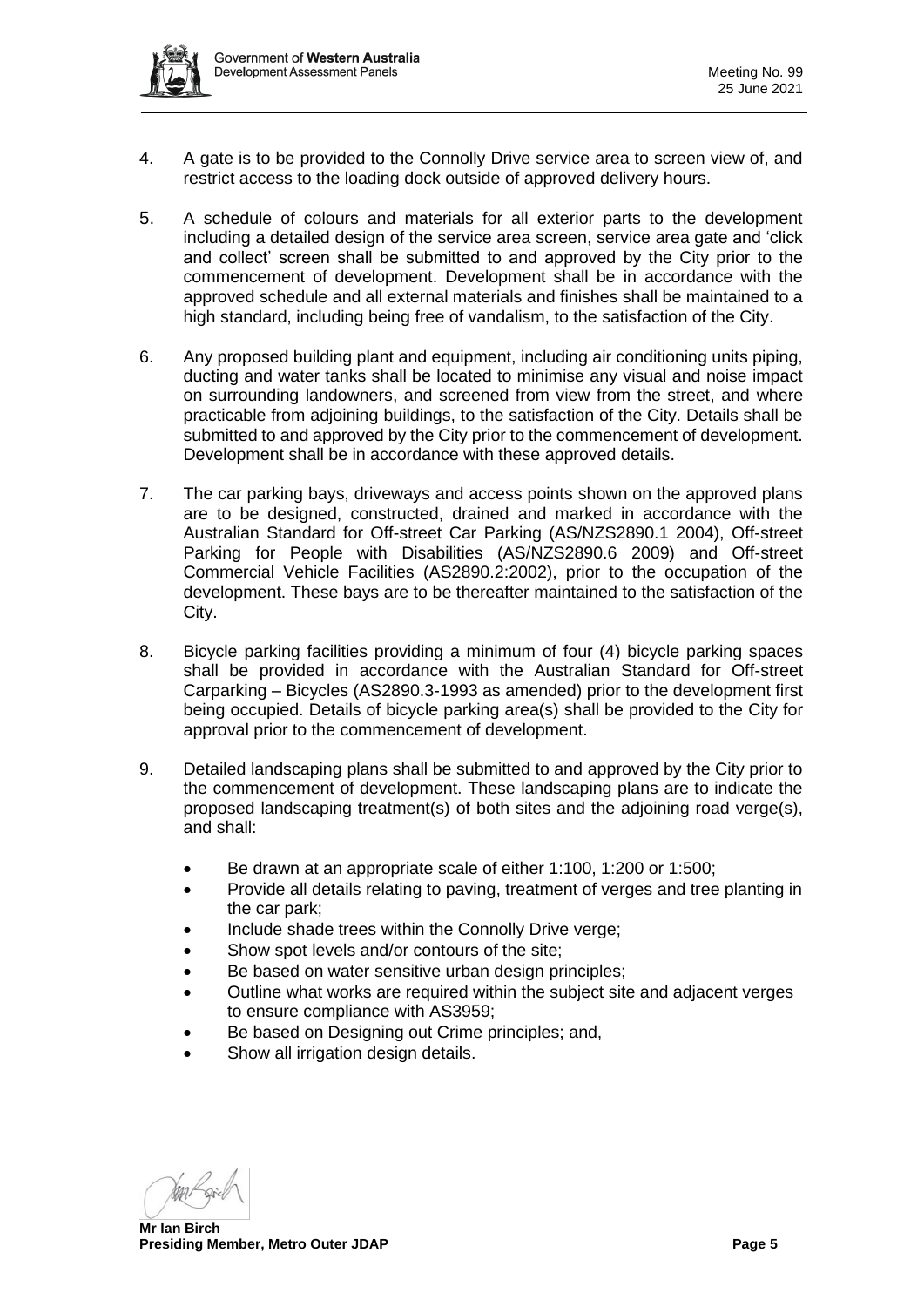

- 10. Landscaping and reticulation within the subject site and the adjacent verge areas shall be established and thereafter maintained by and at the cost of, the landowner/applicant in accordance with the approved landscaping plans, Australian Standards (including AS3959) and best trade practice prior to the development first being occupied to the satisfaction of the City.
- 11. A Waste Management Plan, indicating the method of rubbish collection, shall be submitted to and approved by the City prior to the commencement of development. All waste collection shall be in accordance with the approved Waste Management Plan.
- 12. A Delivery Management Plan, indicating the timing of deliveries, shall be submitted prior to the commencement of development and approved by the City prior to the development first being occupied. Delivery management shall then be undertaken in accordance with the approved plan.
- 13. A Lighting Plan shall be submitted to the City for approval prior to the commencement of construction. The Lighting Plan shall include details on how any lighting, including lighting associated with any signage, has been designed and managed to minimise the impact on any surrounding residential development. Lighting shall be maintained in accordance with the Lighting Plan to the satisfaction of the City.
- 14. Prior to construction commencing, a detailed acoustic assessment on the chosen mechanical plant equipment which demonstrates compliance with the requirements of the *Environmental Protection (Noise) Regulations 1997* (to the specification of the City), shall be submitted to and approved by the City. Matters to be addressed include:
	- Type and specification of selected mechanical plant and equipment;
	- Screening of mechanical plant and equipment; and
	- Delivery and waste vehicle operation on site.

The development shall be constructed and thereafter operated in accordance with the approved detailed acoustic assessment, to the satisfaction of the City.

- 15. An onsite stormwater drainage system, with the capacity to contain a 1:100 year storm of 24 hour duration, is to be provided prior to the development first being occupied and thereafter maintained to the satisfaction of the City. The proposed stormwater drainage system is to demonstrate collection of all on-site stormwater and is to be approved by the City prior to the commencement of construction.
- 16. The retail floorspace net lettable area of the development shall not exceed 3,600 square metres.
- 17. Signage is to be established and thereafter maintained to a high standard to the satisfaction of the City and shall:
	- not include fluorescent, reflective or retro reflective colours; and,
	- use low illumination that does not flash, pulsate or chase.

**Mr Ian Birch Presiding Member, Metro Outer JDAP Page 6 Page 6 Page 6 Page 6**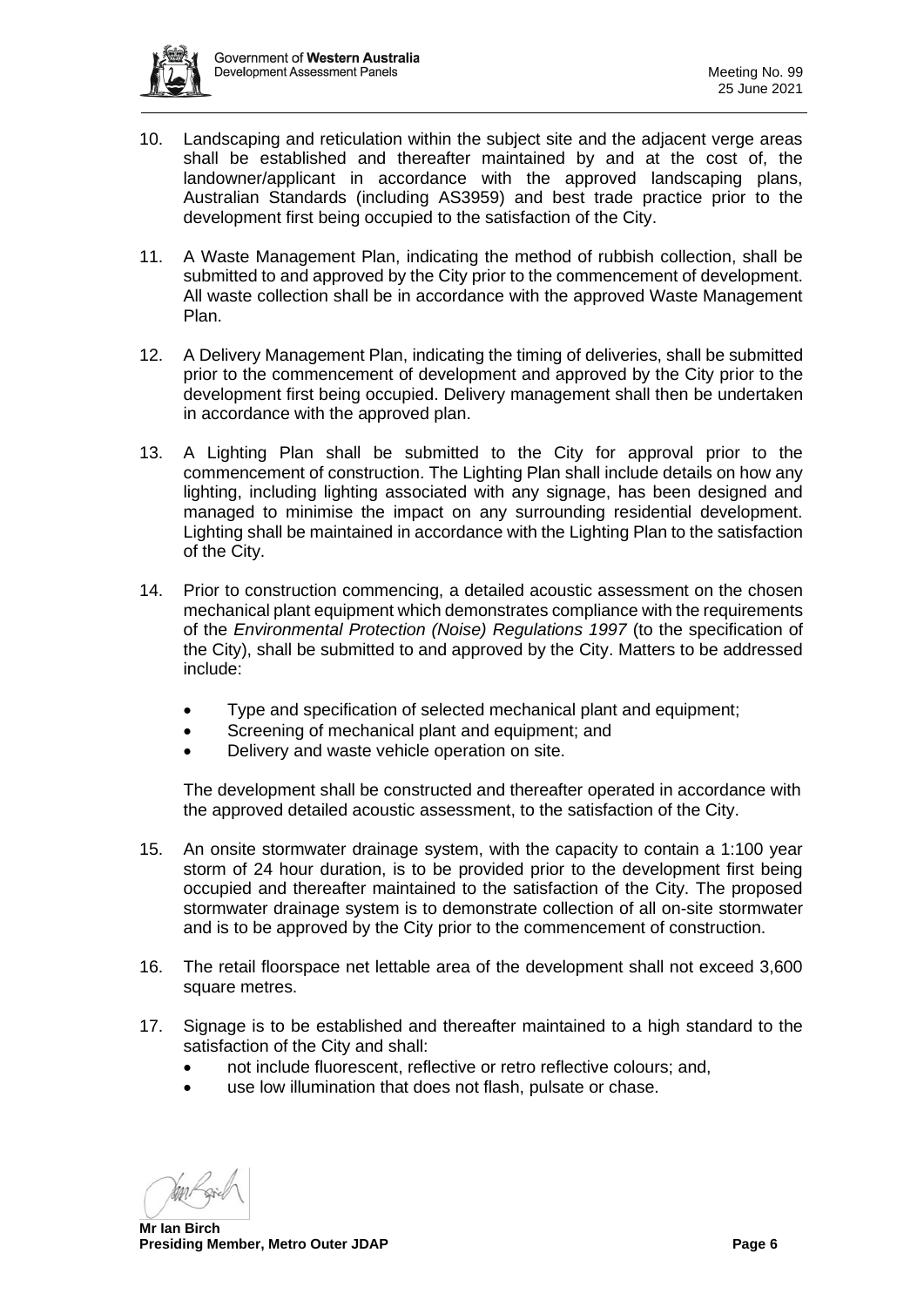

- 18. The development shall at all times comply with the requirements and recommendations of the Bushfire Management Plan prepared by Green Start Consulting and dated 27 October 2020.
- 19. A notification, pursuant to section 70A of the *Transfer of Land Act 1893*, shall be placed on the certificate of title for the subject lot. The notification shall be at the owner/applicants' expense and lodged with the City of Joondalup for execution prior to commencement of development, and placed on the certificate of title prior to occupation of the development. The notification is to state as follows:

*'This land is within a bushfire prone area as designated by an Order made by the Fire and Emergency Services Commissioner'.*

20. All development shall be contained within the property boundaries.

#### **Advice Notes**

1. Further to condition 14, City of Joondalup *Local Planning Scheme No. 3* defines 'net lettable area' as:

> *the area of all floors within the internal finished surfaces of permanent walls but does not include the following areas:*

- *(a) stairs, toilets, cleaners' cupboards, lift shafts and motor rooms, escalators, tea rooms and plant rooms, and other service areas;*
- *(b) lobbies between lifts facing other lifts serving the same floor;*
- *(c) areas set aside as public space or thoroughfares and not for the exclusive use of occupiers of the floor or building;*
- *(d) areas set aside for the provision of facilities or services to the floor or building where such facilities are not for the exclusive use of occupiers of the floor or building.'*
- 2. Any existing footpath and kerbing shall be retained and protected during construction of the development and shall not be removed or altered for the purposes of a vehicle crossover. Should the footpath/kerb be damaged during the construction of the development, it shall be reinstated to the satisfaction of the City.
- 3. The applicant/owner is advised that verge treatments are required to comply with the City's Street Verge Guidelines. A copy of the Guidelines can be obtained at [http://www.joondalup.wa.gov.au/Live/Streetscapes/StreetVergeGuidelines.aspx.](http://www.joondalup.wa.gov.au/Live/Streetscapes/StreetVergeGuidelines.aspx)
- 4. In regard to condition 3, the Construction Management Plan shall be prepared using the City's Construction Management Plan template which can be provided upon request.
- 5. All lighting to the centre is to be designed to minimise light spillage onto the surrounding residential properties and be in accordance with the requirements of Australian Standard AS1158.
- 6. Food storage, preparation, display and sale to be in accordance with the Food Act 2008.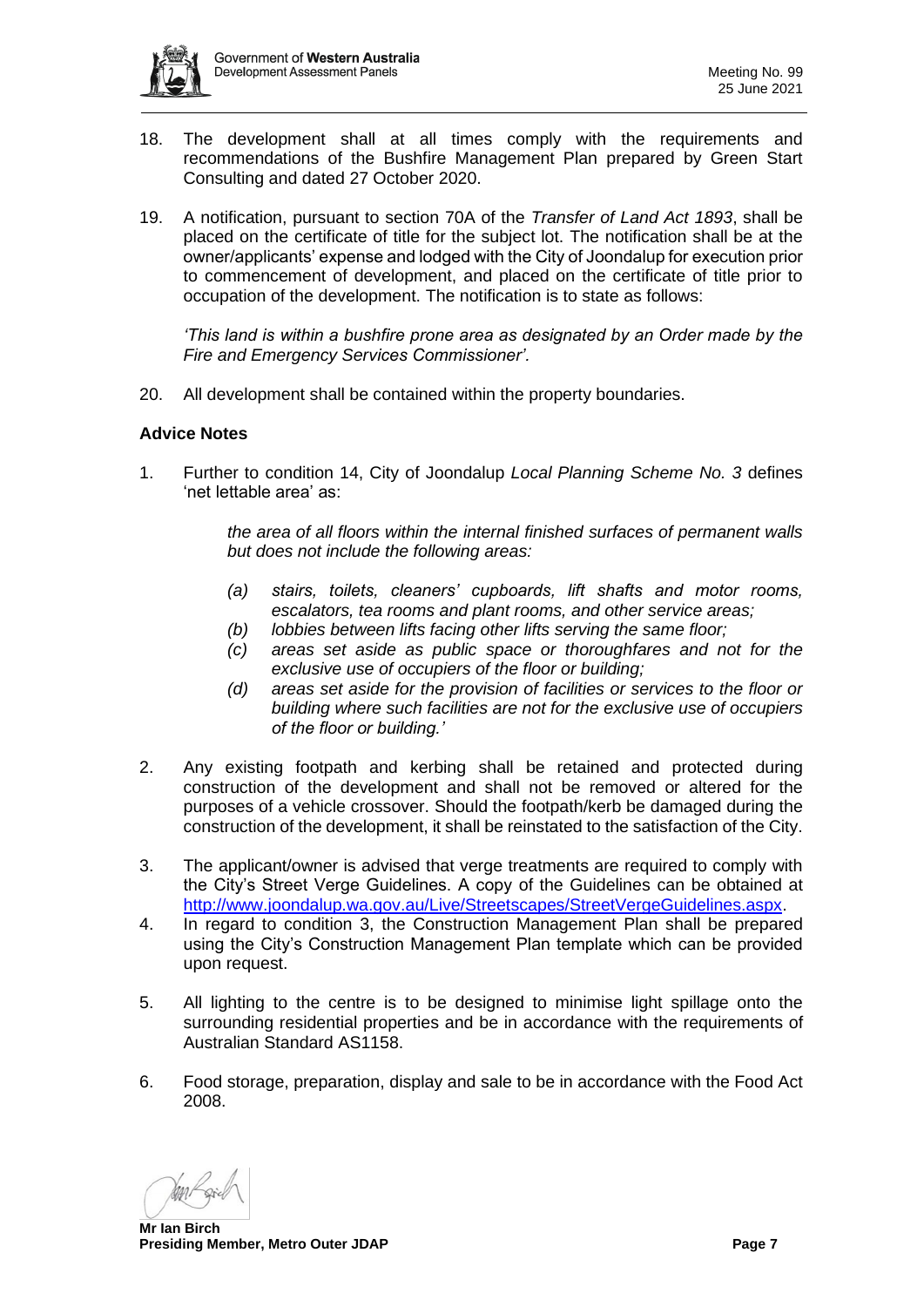

- 7. Bin storage areas are required to have a graded floor connected to sewer and a hose cock for water supply.
- 8. The development shall comply with the provisions of the *Environmental Protection (Noise) Regulations 1997*.
- 9. The owner/applicant is advised that the subject site has been identified as being within a bushfire prone area as designated by the Fire and Emergency Services (FES) Commissioner. As a result:
	- Condition 17 is required in accordance with clause 6.10 of State Planning Policy 3.7 – Planning for Bushfire Prone Areas (SPP3.7); and,
	- A Bushfire Attack Level (BAL) Assessment and/or additional construction methods may be required as part of the Building Permit.

In the event that the land is cleared or no longer identified as being located within a designated bushfire prone area, condition 18 will no longer apply.

Further information about the designated bushfire prone areas and SPP3.7 can be found on the Department of Fire and Emergency Services (DFES) website: <https://www.dfes.wa.gov.au/> and the Department of Planning website: <http://www.planning.wa.gov.au/>

#### **The Report Recommendation was put and CARRIED (4/1).**

- For: Mr Ian Birch Ms Sheryl Chaffer Ms Diana Goldswain Cr Philippa Taylor
- Against: Cr Suzanne Thompson

**REASON:** In accordance with the Responsible Authority Report and additional information requested, the Panel in majority agreed that the development proposal was acceptable in its locational context and was consistent with the relevant statutory planning framework. It was noted that the site had been zoned specifically for a development of the type and scale proposed and the supermarket, liquor store and café were all 'P' permitted uses.

The application had been through an extensive consultation and review process by the City's Design Review Panel, resulting in changes to the site layout, access options and measures to address streetscape, landscape and amenity issues.

The (JDAP) Panel took particular consideration of State Planning Policy 4.2 to determine that the proposal was acceptable within the local neighbourhood centre and that it did not contravene the policy requirements relating to floor space limitations in the centre.

The application adequately responded to the reasons for the JDAP's previous deferral of the application and conditions applied to the approval address key site amenity, floor space and environmental risk management issues.

**Mr Ian Birch Presiding Member, Metro Outer JDAP Page 8**